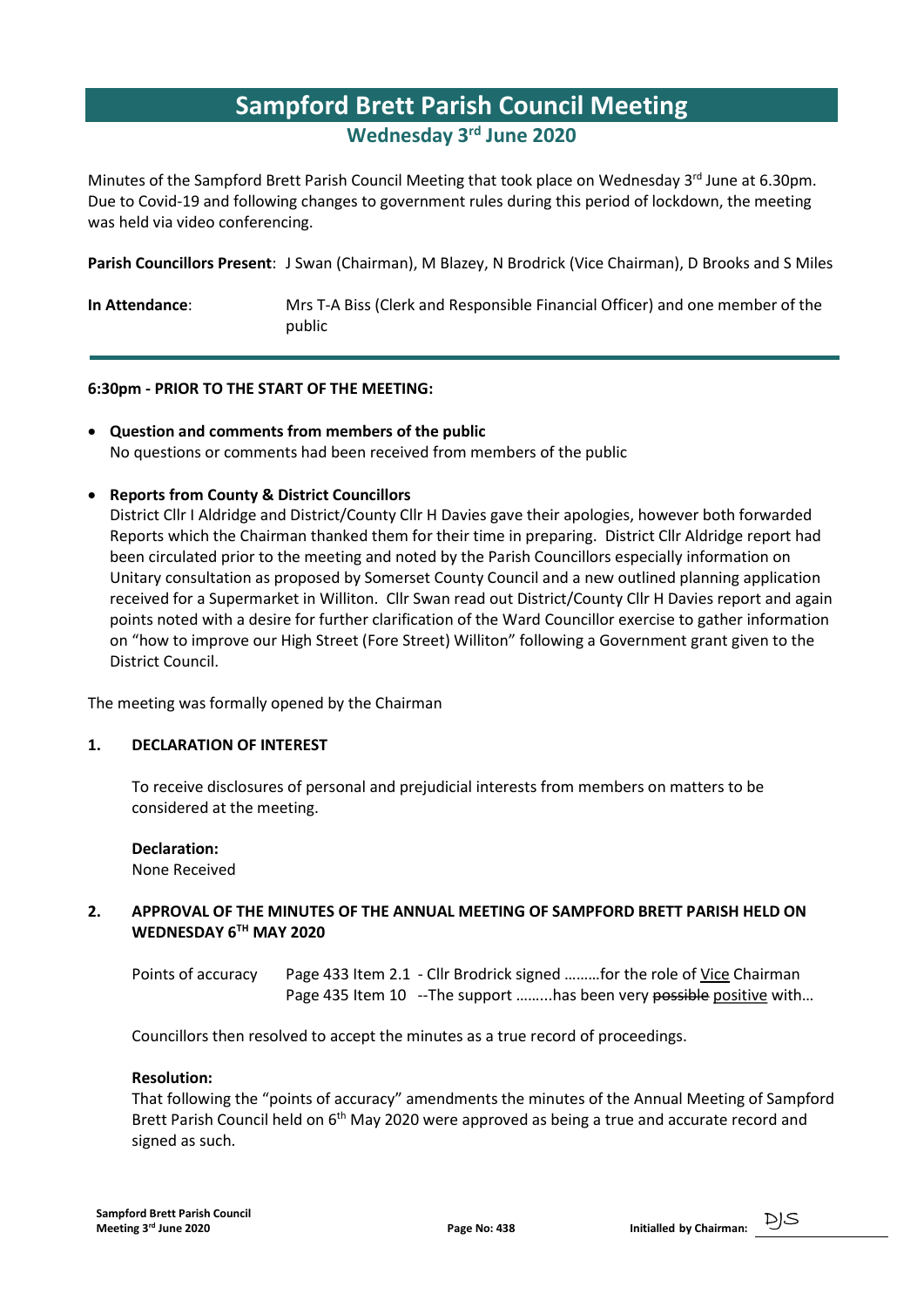### 3. MATTERS ARISING

- 3.1 Page 434 Item 6.1 Location of Rake for removal of Stream debris Cllr Blazey confirmed the rake had not been moved however a new site has been located at Clowder Cottage.
- 3.2 Page 434 Item 6.2 Waterproof Storage Boxes The Parish has yet to purchase these Storage Boxes.
- 3.3 Page 434 Item 6.5 Telephone Kiosk Light

 Professional Planning Guidance has been obtained in respect of the requirement for Listed Building Consent to install a timeclock switch for the kiosk light. As the work will not be seen and is reversible it should be classed as diminimus therefore consent not required.

### Resolution:

 That the Clerk discusses the funding of this work with the member of the Parish who raised the request.

### 4. APOLOGIES

Apologies received from Cllr B Doyle due to work commitments.

### 5. ANNOUNCEMENTS FROM THE CHAIRMAN

- 5.1 Unitary Consultation documents the Parish is aware that Somerset County Council have released a Press Report, but no further details or consultation documents have yet been received.
- 5.2 Somerset Waste Partnership (SWP) the Parish has been made aware that the collection dates shown on the SWP website appear to be incorrect for Manor Farm Lane. The Parish has been in contact with SWP and is awaiting their response.

### 6. PETITIONS RECEIVED

None received

### 7. PUBLIC QUESTION TIME

None received

### 8. MEMBERS QUESTION TIME

None received

### 9. FINANCIAL REPORT

9.1 Approval requested for the payment of the following:

SALC Training - One to One Audit Support (19th May 2020) ................................................... £25.00

TOTAL: £25.00

### Resolution:

That the above payments total £25.00 be made.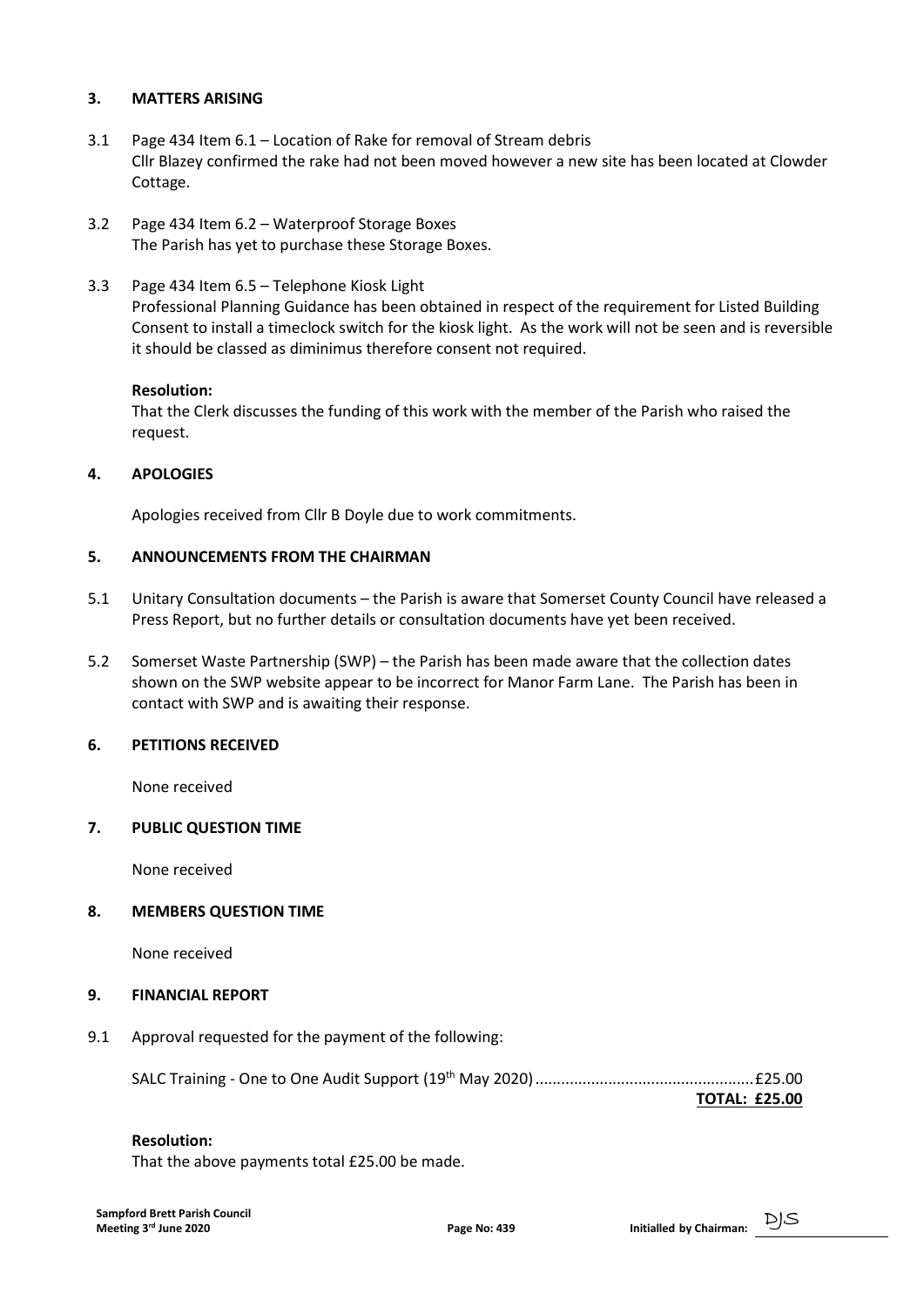9.2 Statement of Income and Expenditure 2020–2021 as of 3<sup>rd</sup> June 2020

| <b>INCOME</b>                 |        | <b>EXPENDITURE as of 3RD JUNE 2020</b> |        |
|-------------------------------|--------|----------------------------------------|--------|
| Brought forward 31 March 2020 | £5,085 | <b>Bus Shelter</b>                     |        |
| Precept                       | £3,100 | Defibrillator                          |        |
|                               |        | Donations                              |        |
|                               |        | Grants                                 |        |
|                               |        | Hall Hire                              | £16    |
|                               |        | Insurance                              | £289   |
|                               |        | <b>Internal Audit</b>                  | £25    |
|                               |        | Membership                             |        |
|                               |        | Misc                                   | £31    |
|                               |        | Service Agreement                      | £446   |
|                               |        | <b>Staff Wages</b>                     | £342   |
|                               |        | Telephone Kiosk                        | £38    |
|                               |        | Training                               | £85    |
| <b>TOTAL</b>                  | £8,185 | <b>TOTAL</b>                           | £1,271 |

 The Clerk confirmed that the request for Internet Banking had been sent and awaiting response from the Bank.

### 10. CERTIFICATE OF EXEMPTION 2019-2020

10.1 Statement of Income and Expenditure 2019–2020

| <b>INCOME</b>                 |        | <b>EXPENDITURE</b>          |        |
|-------------------------------|--------|-----------------------------|--------|
| Brought forward 31 March 2019 | £4,720 | Admin                       | £317   |
| Precept                       | £2,800 | Clerk's Salary              | £1,231 |
|                               |        | Grants                      | £150   |
|                               |        | <b>SALC</b>                 | £184   |
|                               |        | Donations                   | £5     |
|                               |        | Audit                       | £25    |
|                               |        | Insurance                   | £295   |
|                               |        | <b>VAT</b>                  |        |
|                               |        | <b>Bus Shelter</b>          |        |
|                               |        | <b>Telephone Box</b>        |        |
|                               |        | Dog Bin                     | £228   |
|                               |        | Defibrillator               |        |
|                               |        | Misc                        |        |
|                               |        | <b>Sub Total</b>            | £2,435 |
|                               |        | Bank Balance @31 March 2020 | £5,085 |
| <b>TOTAL</b>                  | £7,520 | <b>TOTAL</b>                | £7,520 |

### 10.2 Certificate of Exemption AGAR 2019/20

 The Certificate of Exemption AGAR 2019/20 had been circulated prior to the meeting and is required to certify that during the financial year 2019/20, the higher of the authority's total gross income for the year or total gross annual expenditure, for the year did not exceed £25,000.

- Total annual gross income for the authority 2019/20: £2,800
- Total annual gross expenditure for the authority 2019/20: £2,435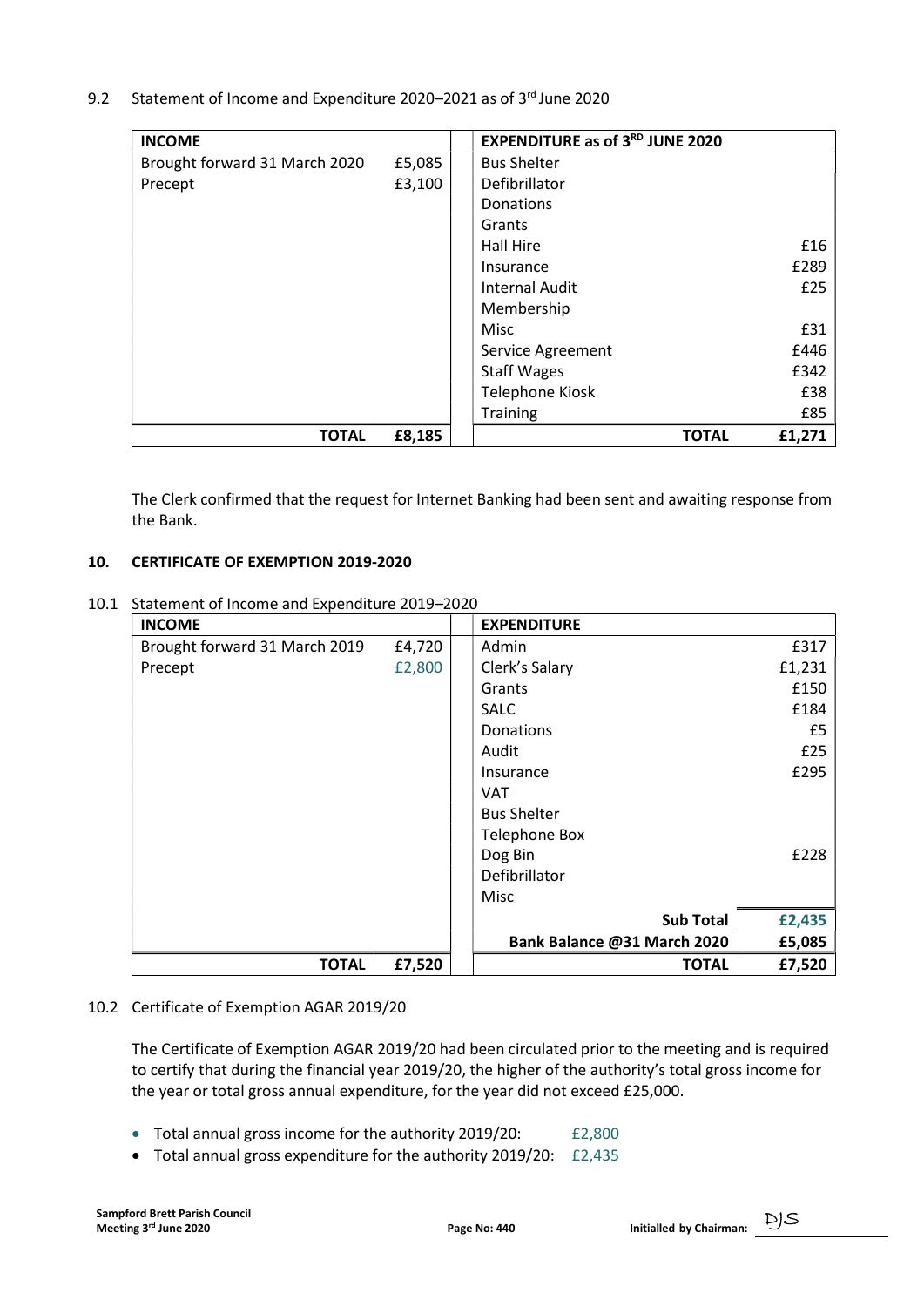The Parish will have no requirement to have a limited assurance review or to submit an Annual Governance and Accountability Return to the external auditor, provide that the authority has certified itself as exempt at a meeting of the authority after 31 March 2020 and a completed Certificate of Exemption is submitted no later than 30 June 2020 notifying the external auditor.

### Resolution:

 That the Certificate of Exemption – AGAR 2019/20 Part 2 is confirmed, signed, and returned to the External Auditor by the 30 June 2020.

### Resolution:

 That an Extraordinary Meeting be arranged to complete the End of Year AGAR 2019/20 documentation.

### 11. REPORT ON THE PARISH RESPONSE TO COVID-19

Cllr Swan reported that information is continually updated on the Parish Website and Facebook page but at present the level of support requested is minimal.

### 12. REPORT FROM AVON AND SOMERSET CONSTABULARY

 The Chairman read the report received from PCSO 9308 Sue Marks, highlight the following information:

- Since I emailed last, we have mainly been dealing with Covid-19 breaches around the area. Although there has not been a vast amount of issues.
- We have had a few vans broken into with quite a lot of tools stolen in Watchet. Please advise workers in your area to be mindful when leaving their vehicles unattended.
- There has also been a spate of hanging baskets stolen in several villages around the area, also two large urns. Be mindful and try to make your baskets difficult to remove; I suggest attaching a chain to the hanger and the pot.
- This time of year, be vigilant with your garden sheds and garages. Do not leave doors wide open for people to see what you have inside, make sure all tools and equipment are marked with a postcode. Hammerite paint is good to use.
- We have had issues with cars parking near to Doniford beach and St Audries where visitors have read on an online website of secret beauty spots to visit. They do not realise that in both places the car parks are still closed, cars have then been parking along the side of the road. Some of these visitors and local dog walkers have been issued fixed penalty notices for causing obstruction. Any locals going to Doniford beach please use the carpark at Doniford farm for a small parking fee of £2 is better than a fine.
- If there are any issues or concerns within the village, please feel free to contact me.

 The Councillors thanked PCSO Sue (9308), for her time in preparing the report for the Parish and Cllr Blazey asked that a letter of thanks be sent.

### Resolution:

That the Parish Clerk sends a letter of thanks to PCSO 9308 Sue Marks.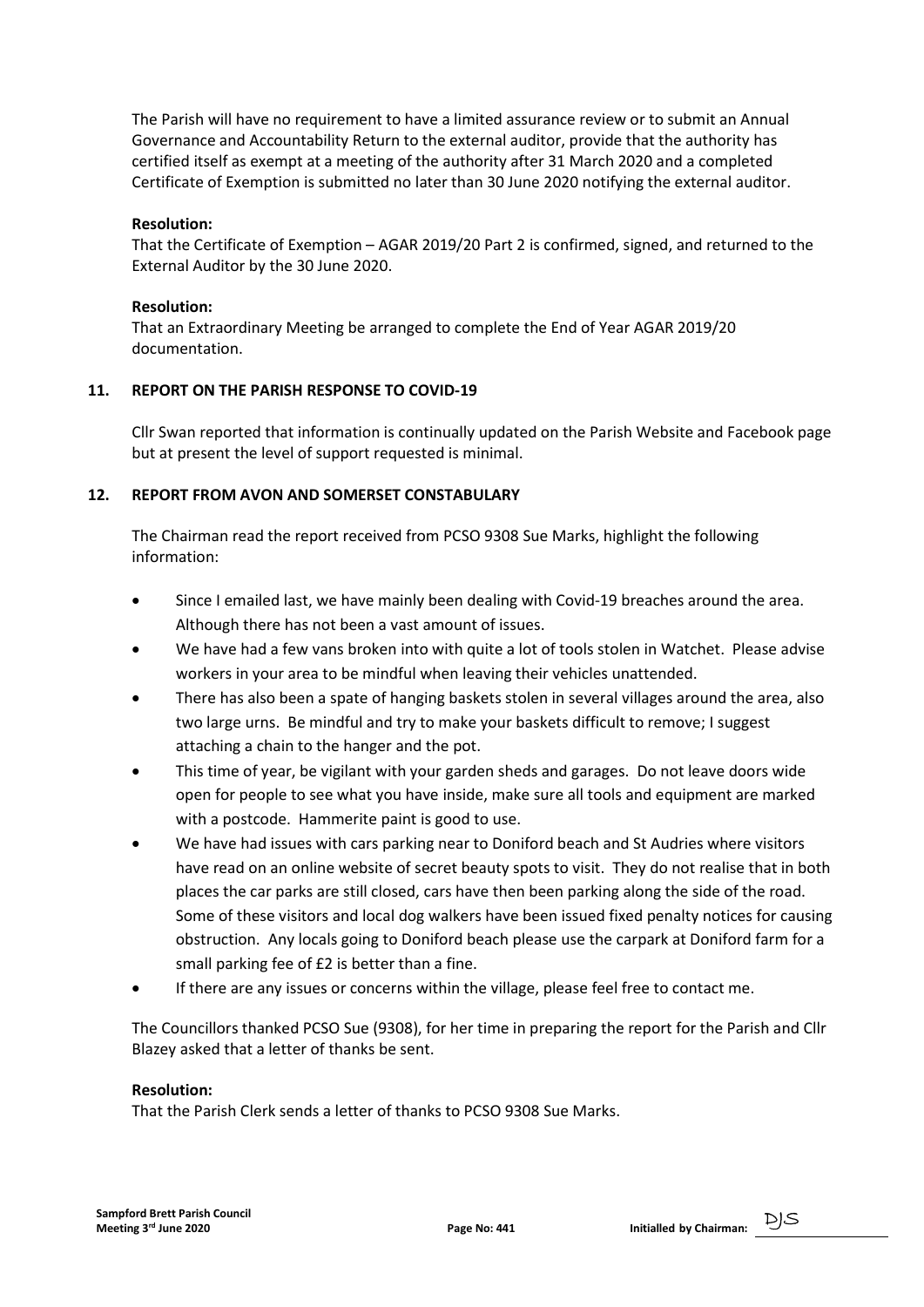### 13. SOMERSET WEST & TAUNTON PLANNING APPLICATIONS UPDATE

### Refer to Appendix A

Prior Approval application "ABD/28/20/002" was received on the 2<sup>nd</sup> June 2020, Councillors were asked to consider if they wished request a site visit.

### Resolution:

 That Councillors consider a site visit and if required an Extraordinary Meeting be arranged to discuss the application.

### 13. PUBLIC RIGHTS OF WAY UPDATE

 Cllr Brodrick confirmed that the tree which is leaning across 'church path' near the junction to Aller Farm/Tower Hill junction on path WL/20/4 was reported to Somerset County Council on the 13 May 2020 and he is awaiting their response.

### 14. THE NEXT MEETING OF THE COUNCIL

 The next Parish Meeting of the Council will take place on Wednesday 2nd September 2020 at .30pm, with. an Extraordinary Meeting before then (date tbc) to complete the audit documentation.

The Chairman thanked all those in attendance and the meeting closed at 7:09pm.

| Chairman's Signature: $D$ J Swan |  | Date: 4th July 2020 |
|----------------------------------|--|---------------------|
|                                  |  |                     |

### Websites available for further information:

| <b>NHS</b>                                   | nhs.uk/coronavirus                                                    |
|----------------------------------------------|-----------------------------------------------------------------------|
| <b>River and Seal Levels</b>                 | https://flood-warning-information.service.gov.uk/river-and-sea-levels |
| Sign Up to Flood Warning                     | https://www.gov.uk/sign-up-for-flood-warnings?                        |
| Somerset County Council Public Rights of Way | www.somerset.gov.uk/waste-planning-and-land/public-rights-of-way/     |
| Somerset West & Taunton Council              | www.somersetwestandtaunton.gov.uk/                                    |
| West Somerset Flood Group                    | www.westsomersetflood.org.uk                                          |